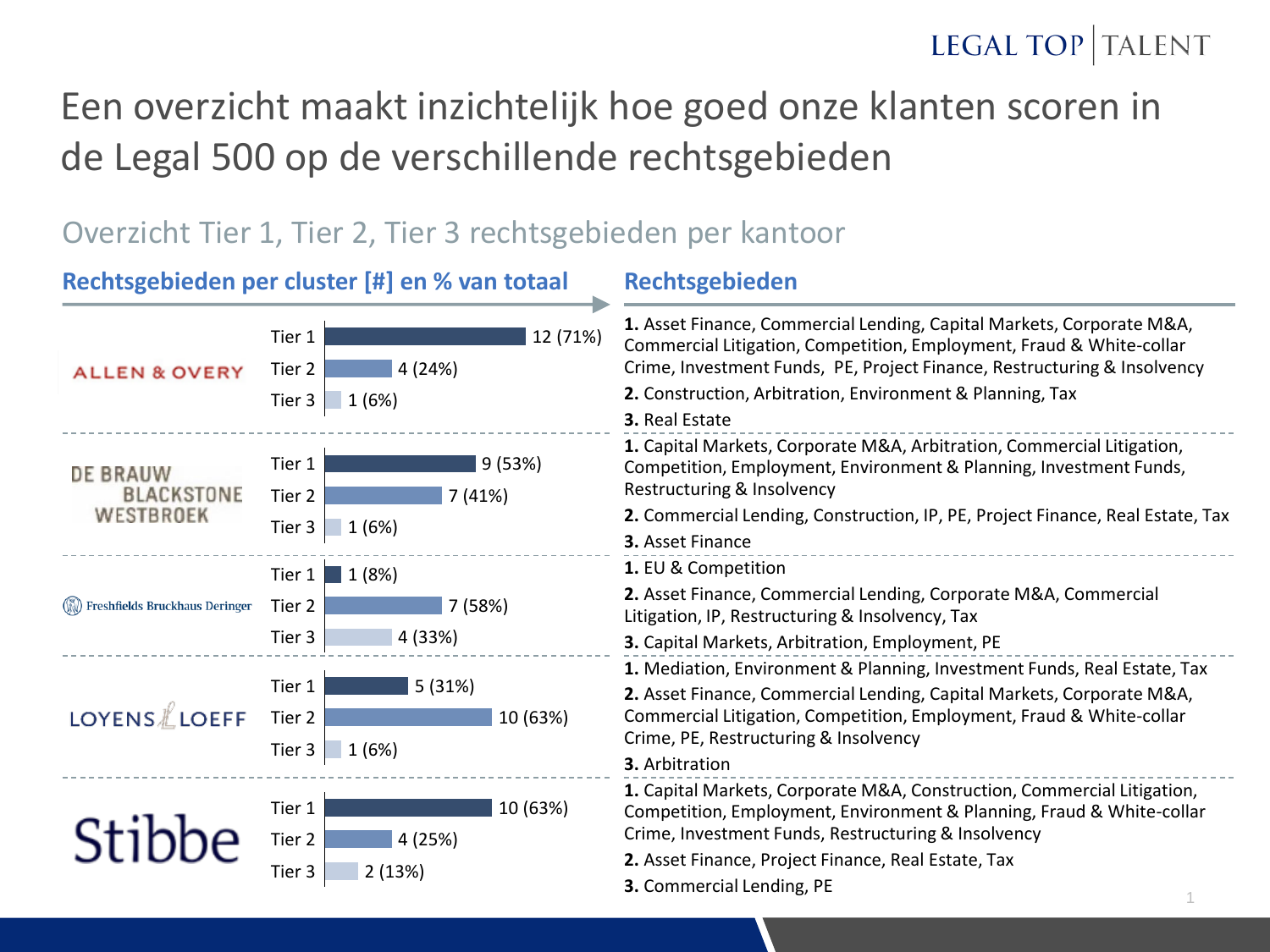# Legal 500 overzicht Tier 1, Tier 2 en Tier 3 kantoren per rechtsgebied (1/3)

Legal 500 ranking per rechtsgebied

|                    | <b>ALLEN &amp; OVERY</b><br>CLIFFORD<br>CHANCE<br>$\bullet$ NautaDutilh                                                                  | <b>ALLEN &amp; OVERY</b><br>CLIFFORD<br>CHANCE                                                                                                            | <b>ALLEN &amp; OVERY</b><br>DE BRAUW BLACKSTONE Stibbe<br>CLIFFORD<br>CHANCE<br>Linklaters | <b>ALLEN &amp; OVERY</b><br>DE BRAUW BLACKSTONE Stibbe<br>$\bullet$ NautaDutilh                                                  | Pels Rijcken<br>Stibbe<br>& Droogleever<br>Fortuijn advocaten<br>en nataelcoe<br><b>HOUTHOFF BURUMA</b><br>$\bullet$ NautaDutilh                                                                  | DE BRAUW<br>BLACKSTONE<br>WESTBROEK                                                                                                                               | <b>ALLEN &amp; OVERY</b><br><b>DE BRAUW</b><br>Pels Rijcken<br>BLACKSTONE<br>& Droogleever<br>WESTBROEK<br>Fortuijn advocaten<br>Stibbe<br>en natarissen<br>• NautaDutilh<br><b>HOUTHOFF BURUMA</b> |
|--------------------|------------------------------------------------------------------------------------------------------------------------------------------|-----------------------------------------------------------------------------------------------------------------------------------------------------------|--------------------------------------------------------------------------------------------|----------------------------------------------------------------------------------------------------------------------------------|---------------------------------------------------------------------------------------------------------------------------------------------------------------------------------------------------|-------------------------------------------------------------------------------------------------------------------------------------------------------------------|-----------------------------------------------------------------------------------------------------------------------------------------------------------------------------------------------------|
| $\overline{2}$     | Freshfields Bruckhaus Deringer<br>Stibbe<br>LOYENS LOEFF<br><b>BAKER &amp; MCKENZIE</b>                                                  | DE BRAUW<br>BLACKSTONE<br>WESTBROEK<br>(W) Freshfields Bruckhaus Deringer<br>LOYENS LOEFF<br>$\bullet$ NautaDutilh<br><b>Linklaters</b>                   | LOYENS LOEFF<br>$\bullet$ NautaDutilh<br>Simmons $\&$ Simmons                              | Freshfields Bruckhaus Deringer<br>LOYENS LOEFF<br>CLIFFORD<br>CHANCE<br><b>HOUTHOFF BURUMA</b><br>Linklaters<br>BAKER & M?KENZIE | <b>ALLEN &amp; OVERY</b><br><b>DE BRAUW</b><br>BLACKSTONE<br>WESTBROEK<br>Kennedy Van der Laan +<br>Lexence <b>Sakd</b> :<br>dvocaten O notarissen<br><b>NORTON ROSE FULBRIGHT</b><br>VanDoorne ⊕ | <b>ALLEN &amp; OVERY</b><br><b>HOUTHOFF BURUMA</b><br>$\bullet$ NautaDutilh                                                                                       | LOYENS <i></i> ∦LOEFF<br>(S) Freshfields Bruckhaus Deringer<br>CLIFFORD<br>CHANCE<br>barents<br>krans<br>Simmons & Simmons<br>VanDoorne <del>@</del>                                                |
| $\left( 3 \right)$ | <b>DE BRAUW</b><br>BLACKSTONE<br>WESTBROEK<br>Simmons & Simmons<br><b>NORTON ROSE FULBRIGHT</b><br><b>HOUTHOFF BURUMA</b><br>VanDoorne o | Stibbe stek<br><b>DLA PIPER</b><br>BAKER & MOKENZIE<br><b>HOUTHOFF BURUMA</b><br><b>NORTON ROSE FULBRIGHT</b><br>Simmons & Simmons<br>$Van Doorne \oplus$ | <b>HOUTHOFF BURUMA</b>                                                                     | <b>We Freshfields Bruckhaus Deringer</b> DE BREU EVERS BOON<br>Hogan<br>Lovells<br><b>DLA PIPER</b><br>VanDoorne <sup>O</sup>    | <b>BOEKEL</b><br>C'M'S'<br>CLIFFORD<br>CHANCE<br>Simmons & Simmons                                                                                                                                | (N) Freshfields Bruckhaus Deringer<br><b>LOYENS</b> <i>L</i> OEFF<br>Pels Riicken<br>& Droogleever<br>Fortuijn advocaten<br>en notarissen<br>Simmons $\&$ Simmons | BAKER & MCKENZIE<br>Bird & Bird<br>Lexence<br><b>DLA PIPER</b><br>advocaten O notarissen<br>Linklaters                                                                                              |
|                    | <b>Asset Finance &amp;</b><br>Structured<br><b>Finance</b>                                                                               | Commercial<br>Lending                                                                                                                                     | <b>Capital Markets</b>                                                                     | Commercial,<br>corporate &<br><b>M&amp;A</b>                                                                                     | Construction                                                                                                                                                                                      | Arbitration                                                                                                                                                       | Commercial<br>litigation                                                                                                                                                                            |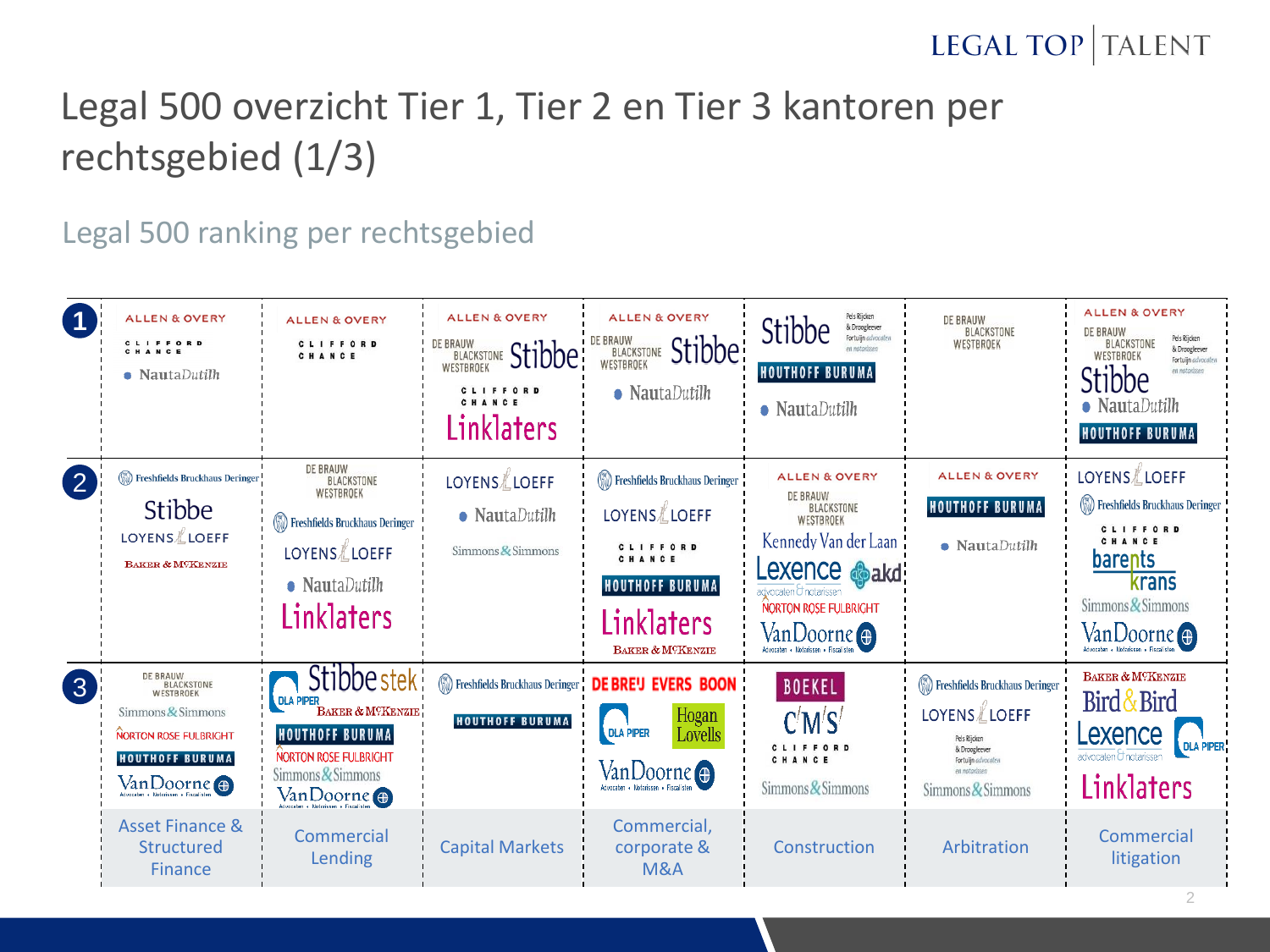# Legal 500 overzicht Tier 1, Tier 2 en Tier 3 kantoren per rechtsgebied (2/3)

Legal 500 ranking per rechtsgebied

|                    | LOYENS∦LOEFF<br>C'M'S'<br><b>BOEKEL</b><br><b>HOUTHOFF BURUMA</b><br>Kennedy Van der Laan<br>$\bullet$ NautaDutilh<br>Van Doorne | <b>ALLEN &amp; OVERY</b><br><b>DE BRAUW</b><br>BLACKSTONE<br>WESTBROEK<br>(S) Freshfields Bruckhaus Deringer<br>Stibbe                                                   | <b>ALLEN &amp; OVERY</b><br>DE BRAUW BLACKSTONE Stibbe<br>barents<br>krans<br>VanDoorne <sup>4</sup>                                                                                                        | DE BRAUW<br>Stibbe<br>BLACKSTONE<br>WESTBROEK<br>LOYENS LOEFF<br>Pels Rijcken<br><b>o</b> bakd<br>& Droogleever<br>Fortuijn advocaten<br>$\bullet$ NautaDutilh<br>en notarissen<br><b>HOUTHOFF BURUMA</b><br>NORTON ROSE FULBRIGHT | <b>ALLEN &amp; OVERY</b><br>Stibbe<br>$\bullet$ NautaDutilh<br><b>DE ROOS</b><br>& PEN<br><b>WLADIMIROFF</b><br><b>ADVOCATEN</b>            | <b>HOYNG</b><br>ROKH<br>We do IP. MONEGIER                                                                                                                                  | <b>ALLEN &amp; OVERY</b><br>DE BRAUW BLACKSTONE Stibbe<br>LOYENS LOEFF<br>$\bullet$ NautaDutilh<br><b>CLIFFORD</b><br>CHANCE                                       |
|--------------------|----------------------------------------------------------------------------------------------------------------------------------|--------------------------------------------------------------------------------------------------------------------------------------------------------------------------|-------------------------------------------------------------------------------------------------------------------------------------------------------------------------------------------------------------|------------------------------------------------------------------------------------------------------------------------------------------------------------------------------------------------------------------------------------|---------------------------------------------------------------------------------------------------------------------------------------------|-----------------------------------------------------------------------------------------------------------------------------------------------------------------------------|--------------------------------------------------------------------------------------------------------------------------------------------------------------------|
| $\left( 2\right)$  |                                                                                                                                  | <b>LOYENS</b> <i>L</i> LOEFF<br>Pels Rijcken<br>& Droogleever<br><b>BOEKEL</b><br>Fortuijn advocaten<br>en natarisser<br><b>HOUTHOFF BURUMA</b><br>$\bullet$ NautaDutilh | <b>LOYENS</b> <i>L</i> LOEFF<br>• NautaDutilh<br>Pels Rijcken<br>Hogan<br>& Droogleever<br>Fortuijn advocater<br><b>Lovells</b><br>en notarissen<br><b>HOUTHOFF BURUMA</b><br><b>EVERSHEDS</b><br>DLA PIPER | <b>ALLEN &amp; OVERY</b><br>Lexence<br>advocaten Chotarissen<br>SIX <sup> </sup> ADVOCATEN<br>Straatman Koster advocaten<br>UAN DCP FCLTZ                                                                                          | <b>LOYENS</b> LOEFF<br>C'M'S' Höcker<br>advocaten<br>CLIFFORD<br>CHANCE<br><b>DLA PIPER</b><br><b>HOUTHOFF BURUMA</b><br><b>ONES</b><br>JÄÝ | DE BRAUW<br>BLACKSTONE<br>WESTBROEK<br>(N) Freshfields Bruckhaus Deringer<br>Bird & Bird<br><b>Brinkhof</b><br><b>DLA PIPER</b><br>Hogan<br>Lovells<br>Simmons $\&$ Simmons | <b>BAKER &amp; MCKENZIE</b><br>C'M'S'<br>Hogan<br>Lovells<br>Law. Tax<br><b>HOUTHOFF BURUMA</b><br>Linklaters<br><b>NORTON ROSE FULBRIGHT</b><br>Simmons & Simmons |
| $\left( 3 \right)$ |                                                                                                                                  | barents<br>krans<br>Bird & Bird<br><b>STEK</b> Brinkhof<br>Van Doorne                                                                                                    | (W) Freshfields Bruckhaus Deringer<br>Bird & Bird<br><b>BOEKEL S</b> akd<br>Kennedy Van der Laan<br>Lexence CLIFFORD<br>advocaten Chotarissen C H A N C E<br><b>NORTON ROSE FULBRIGHT</b>                   | <b>BOEKEL</b><br><b>DLA PIPER</b><br><b>CLIFFORD</b><br>CHANCE<br><b>GIJS HEUTINK ADVOCATEN</b><br>Ploum<br>Lodder<br>Princen                                                                                                      |                                                                                                                                             | barents<br>krans<br>IOFHUIS<br>ALKEMA<br><b>GROEN</b><br>Kennedy Van der Laan                                                                                               |                                                                                                                                                                    |
|                    | <b>Mediation</b>                                                                                                                 | <b>EU &amp; Competition</b>                                                                                                                                              | Employment                                                                                                                                                                                                  | Environment &<br>Planning                                                                                                                                                                                                          | Fraud & White-<br>collar Crime                                                                                                              | Intellectual<br>Property                                                                                                                                                    | <b>Investment funds</b>                                                                                                                                            |